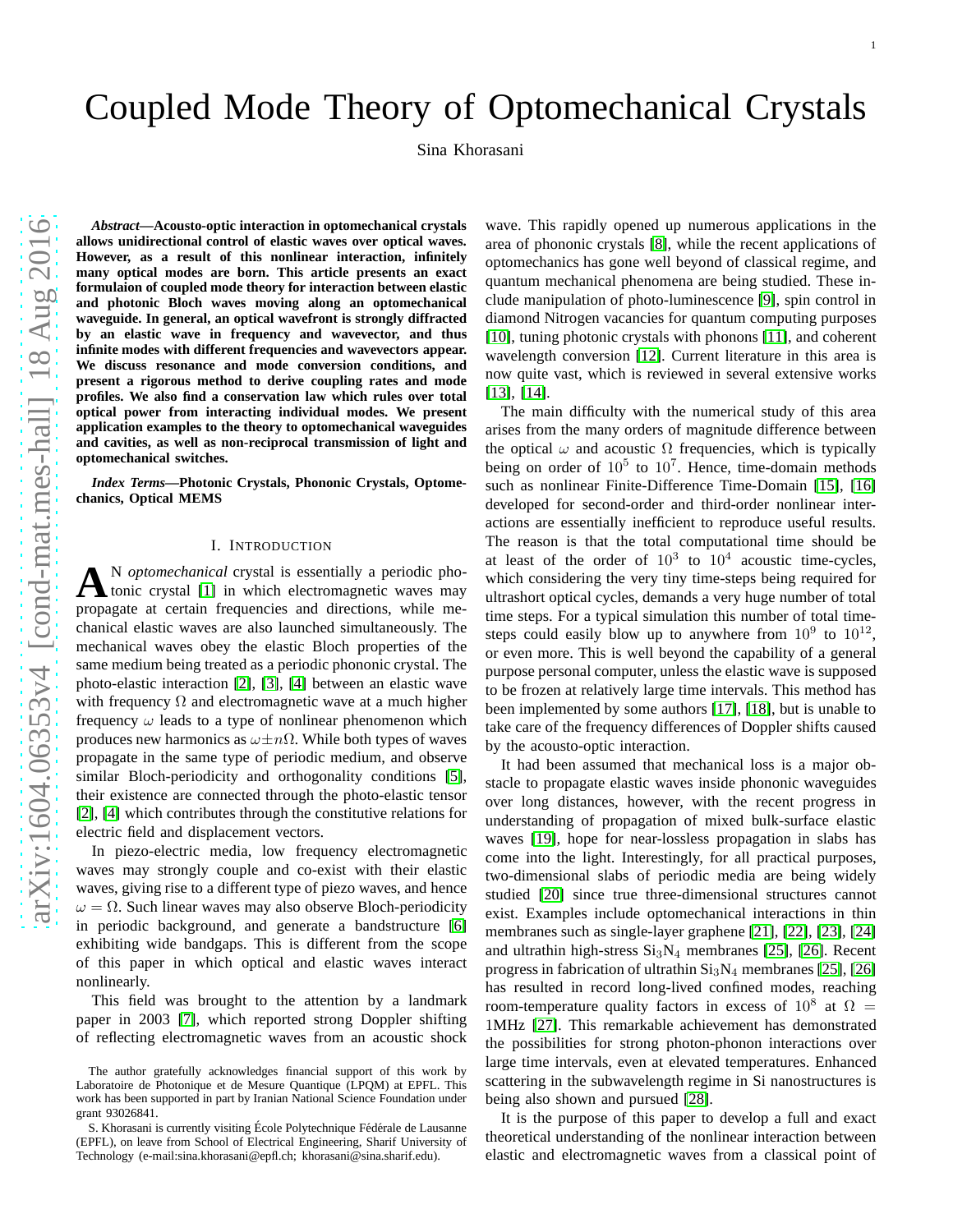view. Without loss of generality, we assume simple dielectric, that is being nonmagnetic, linear, isotropic, and lossless. Using a harmonic-balance method we identify and equate various harmonics propagating at different frequencies and directions. We obtain a set of coupled-mode equations, comparable to those known in standard coupled-mode theory [\[29\]](#page-5-2), [\[30\]](#page-5-3), [\[31\]](#page-5-4), which may be solved accurately at discretion, obtaining coupling rates or coupling lengths. Our results confirm the earlier findings [\[32\]](#page-5-5) based on the boundary perturbation theory [\[33\]](#page-5-6). We also present an application example to non-reciprocal transmission of light inside an optomechanical waveguide.

# II. THEORY

The photo-elastic interaction is described using the equation [\[2\]](#page-4-1), [\[3\]](#page-4-2), [\[4\]](#page-4-3)

$$
\Delta \eta_{ij} = p_{ijmn} S_{mn},
$$
  
\n
$$
T_{mn,n} = (c_{mnij} S_{ij})_{,n} = -\Omega^2 \rho u_m,
$$
\n(1)

where  $p_{ijmn}$  are the elements of the fourth-rank photo-elastic tensor,  $\eta_{ij}$  are elements of the impermeability tensor, and  $S_{mn} = \frac{1}{2}(u_{m,n} + u_{n,m})$  are strain components obtained from the displacement vector field **u**. Furthermore,  $\rho$ ,  $T_{mn}$  and  $c_{mnij}$  are respectively the mass density, and the elements of the stress and stiffness tensor. Symmetry considerations [\[4\]](#page-4-3) require that  $p_{ijmn} = p_{jimn} = p_{ijnm}$  to maintain  $S_{mn} = S_{nm}$ and  $\eta_{ij} = \eta_{ji}$ .

We here adopt a dimensionless system of variables for Maxwell's equations, where  $\epsilon_0$  and  $\mu_0$  are dropped and the light velocity  $c = 1$  is normalized. Furthermore, the lattice constant a of the periodic medium is set to unity and all frequency and length measures are correspondingly normalized. Since the medium is taken to be simple, then unperturbed permittivity tensor is simply  $[\epsilon] = \epsilon(\mathbf{r})[1]$ , where  $\epsilon(\mathbf{r}) = n^2(\mathbf{r})$  is the position-dependent squared refractive index. Evidently, this is going to be a biperiodic function of position as  $\epsilon(\mathbf{r}) = \epsilon(\mathbf{r} + \mathbf{R})$  with **R** being any discrete lattice vector.

The change in the permittivity of bulk due to a strain field is thus

<span id="page-1-0"></span>
$$
[\Delta \epsilon] = (\epsilon^{-1}[\mathbf{I}] + [\Delta \eta])^{-1} - \epsilon[\mathbf{I}]. \tag{2}
$$

If the perturbation is sufficiently small, then [\(2\)](#page-1-0) may be approximated as

$$
[\Delta \epsilon] \approx -[\epsilon][\Delta \eta][\epsilon] = -\epsilon^2[\Delta \eta],\tag{3}
$$

or

$$
\Delta \epsilon_{ij} \approx -\epsilon_{il} p_{lkmn} S_{mn} \epsilon_{kj} = -\epsilon^2 p_{ijmn} S_{mn}.
$$
 (4)

The strain field  $[S] = [S(\mathbf{r}, t)]$  is actually a function of position and time, corresponding to a moving elastic wave at frequency  $\Omega$ , and therefore  $[\Delta \epsilon] = [\Delta \epsilon(\mathbf{r}, t)]$ . It is here appropriate to decompose  $[\Delta \epsilon]$  as

<span id="page-1-1"></span>
$$
[\Delta \epsilon] = \frac{1}{2} [\delta \epsilon] (e^{j\Omega t} + e^{-j\Omega t}), \tag{5}
$$

in which  $\lceil \delta \epsilon \rceil$  is a time-independent, but position-dependent symmetric real tensor.

We may now proceed with the Maxwell's equations

<span id="page-1-2"></span>
$$
\nabla \times \vec{\mathbf{E}}(\mathbf{r},t) = -\frac{\partial}{\partial t} \vec{\mathbf{H}}(\mathbf{r},t),
$$
 (6)

$$
\nabla \times \vec{\mathbf{H}}(\mathbf{r},t) = +\frac{\partial}{\partial t} \vec{\mathbf{D}}(\mathbf{r},t),\tag{7}
$$

where  $\vec{\mathbf{D}} = [\epsilon] \vec{\mathbf{E}}$ . Plugging [\(5\)](#page-1-1) in [\(6\)](#page-1-2), [\(7\)](#page-1-2) and some algebraic simplification gives the coupled set of balanced harmonic equations for the complex phasor vector fields  $(\mathbf{E}_n, \mathbf{H}_n)$ , being here referred to as modes, at the frequency component  $\omega_n = \omega + n\Omega$  as

<span id="page-1-3"></span>
$$
\nabla \times \mathbf{E}_n(\mathbf{r}) = -i\omega_n \mathbf{H}_n(\mathbf{r})
$$
 (8)

$$
\nabla \times \mathbf{H}_n(\mathbf{r}) = +i\omega_n \mathbf{D}_n(\mathbf{r})
$$
\n(9)

in which the displacement field of the harmonic  $n$  is given by

<span id="page-1-5"></span>
$$
\mathbf{D}_n = \epsilon \mathbf{E}_n + \frac{1}{2} [\delta \epsilon] (\mathbf{E}_{n+1} + \mathbf{E}_{n-1}), \tag{10}
$$

with the dependence on position vector **r** dropped for convenience.

It is here furthermore understood that the modes are not time- or spatial-harmonics of the same frequency as opposed to the theory of nonlinear optics [\[2\]](#page-4-1), diffraction theory of gratings [\[29\]](#page-5-2), or multi-port networks [\[30\]](#page-5-3), [\[31\]](#page-5-4), since in general  $\Omega$ is not an integer divisor of  $\omega$ . The total fields may be now recovered from the summation over individual modes as

$$
\vec{\mathbf{E}}(\mathbf{r},t) = \sum_{n} \Re[\mathbf{E}_n(\mathbf{r})e^{i\omega_n t}], \qquad (11)
$$

$$
\vec{\mathbf{H}}(\mathbf{r},t) = \sum_{n} \Re[\mathbf{H}_n(\mathbf{r})e^{i\omega_n t}].
$$
 (12)

These constitute the total incident and scattered optical fields due to the nonlinear mixing of optical and elastic waves at the original frequencies  $\omega$  and  $\Omega$ , respectively.

#### *A. Coupling coefficients*

It is possible to make use of the vector identity  $\mathbf{A} \cdot \nabla \times \mathbf{B} =$  $\mathbf{B} \cdot \nabla \times \mathbf{A} - \nabla \cdot (\mathbf{A} \times \mathbf{B})$ , multiplying [\(8\)](#page-1-3) and [\(9\)](#page-1-3), respectively with  $\mathbf{H}_n^*$  and  $\mathbf{E}_n^*$ , and subtracting to obtain the master power equation

<span id="page-1-4"></span>
$$
\nabla \cdot \bar{\mathbf{S}}_n = \omega_n \Im[U_{en} + U_{mn}]. \tag{13}
$$

Here,  $\bar{\mathbf{S}}_n = \frac{1}{2} \Re[\mathbf{E}_n \times \mathbf{H}_n^*]$  is the time-averaged Poynting's vector, and  $\overline{U}_{en} = \frac{1}{2} \mathbf{E}_n^* \cdot \mathbf{D}_n$  and  $U_{mn} = \frac{1}{2} \mathbf{H}_n^* \cdot \mathbf{H}_n$  are respectively the time-averaged electric and magnetic energy densities of the nth harmonic. Integration of [\(13\)](#page-1-4) over the crystal's unit cell will give rise to the coupling coefficients due to the photoelastic, or the so-called bulk electrostrictive forces [\[34\]](#page-5-7) as demonstrated below.

One may view the sharp boundaries across dielectrics be softened by a gradual variation of mass density and stiffness within a given virtual transition thickness  $t$ , while assuming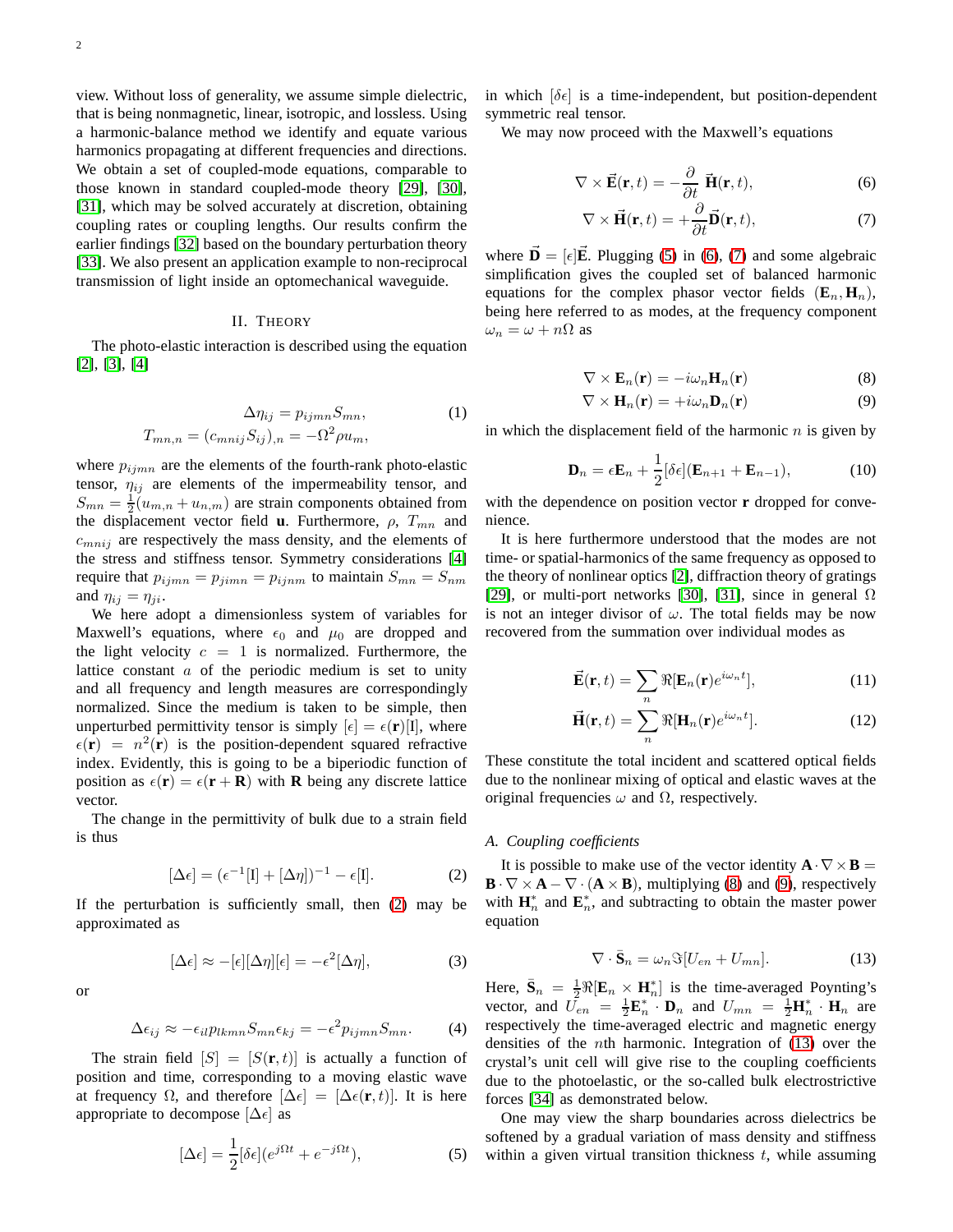t ultimately approaches zero. Similarly, ultra-high vacuum or low-pressure gas may be modeled by a material with vanishing mass density. This will help to avoid inclusion of extra terms caused by divergences across the boundaries. Otherwise, these divergences need to be treated as separate surface integrals, known as the contribution from radiation pressure [\[17\]](#page-4-16). In general for the case of nano-structured materials with piezoelectric property such as GaAs, radiation pressure terms are negligible compared to the bulk electrostrictive forces [\[34\]](#page-5-7). For non-peizoelectric media, radiation pressure and electrostriction may contribute comparably, or at least within the same order of magnitude [\[17\]](#page-4-16).

We here suppose that the optomechanical crystal is having a properly designed line defect, which allows guided propagation of elastic and optical waves along the direction  $\pm x$ . A unit cell of such waveguide covers the domain  $[0, 1] \times (-\infty, \infty)$ and is here denoted by UC. Now, [\(13\)](#page-1-4) may be integrated over a unit cell to obtain

<span id="page-2-0"></span>
$$
I_n(1) - I_n(0) = \omega_n \int \int_{\text{UC}} \Im[U_{en} + U_{mn}] d^2 r,\qquad(14)
$$

where  $I_n(x)$  denotes the total optical power of the nth harmonic propagating along the direction  $+x$ . Expansion of the integrand here using [\(10\)](#page-1-5) gives

<span id="page-2-9"></span>
$$
\Im[U_{en} + U_{mn}] = \frac{1}{2} \Im[\mathbf{E}_n^* \cdot [\delta \epsilon] (\mathbf{E}_{n+1} + \mathbf{E}_{n-1})], \quad (15)
$$

since  $\Im[\mathbf{H}_n^* \cdot \mathbf{H}_n] = 0$ , and also  $\Im[\mathbf{E}_n^* \cdot [\epsilon] \mathbf{E}_n] = 0$  by transpose symmetry of [ $\epsilon$ ]. This will simplify [\(14\)](#page-2-0) as

<span id="page-2-4"></span>
$$
I_n(1) - I_n(0) = \frac{\omega_n}{2} \Im \int \int_{\text{UC}} \mathbf{E}_n^* \cdot [\delta \epsilon] (\mathbf{E}_{n+1} + \mathbf{E}_{n-1}) d^2 r. \tag{16}
$$

We may now define the coupling rate  $\alpha_n$  and coupling length  $L_n = \alpha_n^{-1}$  as  $I_n(1) = I_n(0)e^{-\alpha_n}$ . Hence, if we have normalized the *n*th harmonic power as  $I_n(0) = 1$ , then for the case of  $L_n >> 1$  we have

<span id="page-2-1"></span>
$$
\alpha_n \approx -\frac{\omega_n}{2} \Im \int \int_{\text{UC}} \mathbf{E}_n^* \cdot [\delta \epsilon] (\mathbf{E}_{n+1} + \mathbf{E}_{n-1}) d^2 r, \qquad (17)
$$

subject to the normalization

<span id="page-2-2"></span>
$$
I_n(0) = \int_{-\infty}^{+\infty} \bar{\mathbf{S}}_n \cdot \hat{x} dy = 1,
$$
 (18)

for all  $n$ . The result [\(17\)](#page-2-1) may be compared to the expression which can be constructed in a similar way by only taking the effect of radiation pressure into account [\[32\]](#page-5-5) and ignoring the electrostriction as

<span id="page-2-3"></span>
$$
\alpha_n \approx -\frac{\omega_n}{2} \Im \oint_{\mathbf{UC}} (\mathbf{E}_{n\parallel}^* \cdot [\delta \varepsilon] \mathbf{F}_{n\parallel} - \mathbf{D}_{n\perp}^* \cdot [\delta \varepsilon]^{-1} \mathbf{C}_{n\perp}) \mathbf{u} \cdot \mathbf{dS},\tag{19}
$$

where  $[\delta \varepsilon]$  represents the step change in  $[\varepsilon]$  across the bound- $\mathbf{r}_n = \frac{1}{2} (\mathbf{E}_{n+1} + \mathbf{E}_{n-1}), \, \mathbf{C}_n = \frac{1}{2} (\mathbf{D}_{n+1} + \mathbf{D}_{n-1}) = [\epsilon] \mathbf{F}_n.$ Furthermore, the normal and perpendicular directions are measured with respect to the boundary, and the normalization [\(18\)](#page-2-2) still applies. In general, one needs to add up the effect of both these two terms [\(18\)](#page-2-2) and [\(19\)](#page-2-3) in order to obtain the correct answer [\[17\]](#page-4-16), however, as discussed in the previous section, usually one effect may dominate [\[34\]](#page-5-7), under the above mentioned conditions.

# *B. Conservation law*

Interestingly, a conservation law for total optical power may be found by summing up [\(16\)](#page-2-4) over all harmonics as  $I(1) - I(0) = \sum_{n=-\infty}^{\infty} I_n(1) - I_n(0)$ . After some algebra and dropping the terms which do no contrinute to the imaginary part, this will result in

<span id="page-2-5"></span>
$$
I(1) - I(0) = \frac{\Omega}{2} \sum_{n = -\infty}^{\infty} \Im \int \int_{\text{UC}} \mathbf{E}_{n+1}^* \cdot [\delta \epsilon] \mathbf{E}_n d^2 r, \quad (20)
$$

The right-hand-side of [\(20\)](#page-2-5) is proportional to frequency of elastic waves  $\Omega$ , and depending on its sign describes the total power withdrawn from or deposited into the acoustic wavefront during the process of nonlinear mixing with optical beam. This result also makes use of the supposed lossless property of the dielectrics, which comes as the real symmetry of the tensor  $[\delta \epsilon]$ . In practice, we have  $\Omega$  being much smaller than  $\omega$  by five to six orders of magnitude, hence, in other words to a very reasonable approximation, the total optical power is a conserved quantity while it is divided and continuously being exchanged among various harmonics according to

$$
I(1) - I(0) \approx 0. \tag{21}
$$

## *C. Resonance conditions*

*1) Optomechanical waveguides:* In the infinitely-many coupled-mode equations [\(16\)](#page-2-4), only a few in practice dominate which satisfy the condition of resonant power exchange. All other modes out of resonance will be return the fetched power from other modes soon after propagation a few lattice constants along the waveguide. The reason becomes obvious by expansion of Bloch eigenmodes [\[5\]](#page-4-4) as

<span id="page-2-6"></span>
$$
\mathbf{E}_n(\mathbf{r}; \kappa_n) = e^{-i\kappa_n x} \mathbf{e}(\mathbf{r}; \kappa_n) = e^{-i\kappa_n x} \sum_G \mathbf{e}_{\kappa_n}(y; G) e^{-iGx},
$$
\n(22)

in which  $\kappa_n$  is the Bloch wavevector,  $G = G_m = 2\pi m$  are reciprocal lattice vectors, and  $e(\mathbf{r}; \kappa_n) = e(\mathbf{r} + \hat{x}; \kappa_n)$  is the periodic envelope function of the nth harmonic. Similarly, we may use

<span id="page-2-7"></span>
$$
[\delta \epsilon(\mathbf{r})] = \Re[e^{-i\mathbf{k}x}[\theta](\mathbf{r}; \mathbf{k})],\tag{23}
$$

with k and  $[\theta](\mathbf{r}; k)$  respectively being the Bloch wavevenumber and envelope of the permittivity tensor, as a result of moving elastic wave.

Insertion of  $(22)$  and  $(23)$  in  $(17)$  gives

<span id="page-2-8"></span>
$$
\alpha_n \approx -\frac{\omega_n}{4} \Im \int \int_{UC} d^2 r \sum_{G, G', G''} (S_1 + S_2 + S_3 + S_4), \tag{24}
$$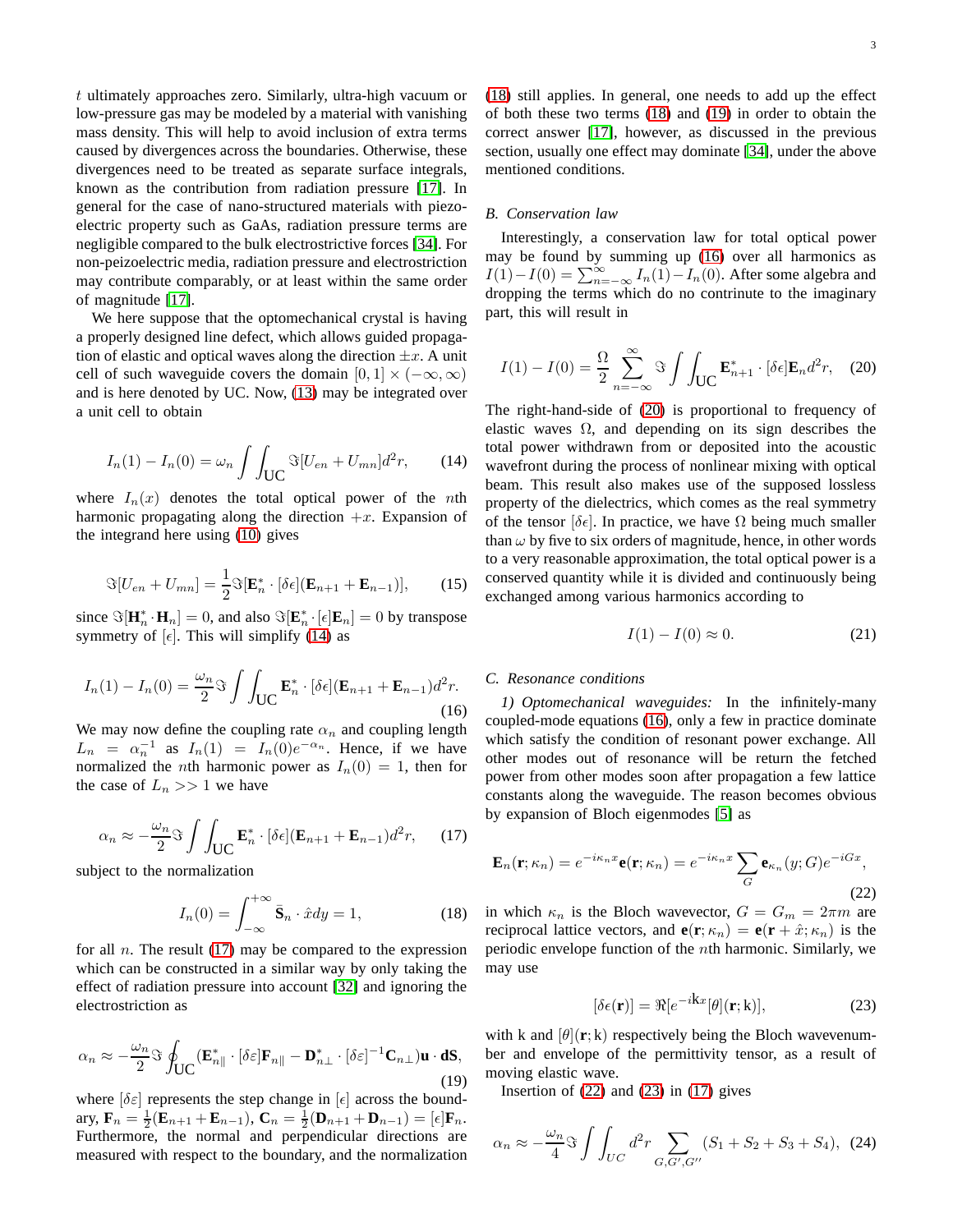where the expressions for  $S_1$ ,  $S_2$ ,  $S_3$ , and  $S_4$  are given by

$$
S_{1} = e^{i(\kappa_{n} - \kappa_{n-1} - \mathbf{k} + G - G' - G'')x}
$$
  
\n
$$
\times \mathbf{e}_{\kappa_{n}}^{*}(y; G) \cdot [\theta]_{n\mathbf{k}}(y; G') \mathbf{e}_{\kappa_{n-1}}(y; G''),
$$
  
\n
$$
S_{2} = e^{i(\kappa_{n} - \kappa_{n+1} - \mathbf{k} + G - G' - G'')x}
$$
  
\n
$$
\times \mathbf{e}_{\kappa_{n}}^{*}(y; G) \cdot [\theta]_{n\mathbf{k}}(y; G') \mathbf{e}_{\kappa_{n+1}}(y; G''),
$$
  
\n
$$
S_{3} = e^{i(\kappa_{n} - \kappa_{n-1} + \mathbf{k} + G + G' - G'')x}
$$
  
\n
$$
\times \mathbf{e}_{\kappa_{n}}^{*}(y; G) \cdot [\theta]_{n\mathbf{k}}^{*}(y; G') \mathbf{e}_{\kappa_{n-1}}(y; G''),
$$
  
\n
$$
S_{4} = e^{i(\kappa_{n} - \kappa_{n+1} + \mathbf{k} + G + G' - G'')x}
$$
  
\n
$$
\times \mathbf{e}_{\kappa_{n}}^{*}(y; G) \cdot [\theta]_{n\mathbf{k}}^{*}(y; G') \mathbf{e}_{\kappa_{n-1}}(y; G'').
$$

The coupled-mode equations can be further simplified for resonant modes which satisfy the momentum equation  $\kappa_n$  −  $\kappa_{n-1} \pm k = 2\pi l$  where l is an integer. In that case, only one of the above integrals does not vanish while integrating along many unit cells, and the other three will decay to zero. Practically, the surviving modes will be limited only to  $n = 0$ and one of the harmonics  $n = \pm 1$  since it would be normally impossible to satisfy all resonant criteria at once for all other harmonics.

Let us take  $S_4$  as the resonant non-vanishing term, in which the initial wave at  $n = 0$  with frequency  $\omega$  and the elastic wave with frequency  $\Omega$  propagate in the same direction and the up-converted optical mode with  $n = 1$  and frequency  $\omega_1 = \omega + \Omega$  is counter-propagating. Hence, the counterpropagating up-converted optical beam must have opposing symmetry to the initial input beam. This can be satisfied only if the corresponding symmetries to the  $n = 0$  optical wave and elastic wave are different, in such a way that the integral in [\(24\)](#page-2-8) over the transverse direction  $y$  does not vanish.

This condition may be easily satisfied in dielectric photonic crystal waveguides made out of two-dimensional triangular lattice, by simply removing one row of air holes along the ΓM direction, where both even and odd branches co-exist within the same frequency range across the photonic bandgap.

For this purpose, the recently proposed snow-flake optomechanical crystals [\[35\]](#page-5-8) with some modifications could possibly provide a natural basis background lattice if simply one row of air defects are removed. The snow-flake optomechanical crystals exhibit the remarkable property of having both full mechanical and H-polarzied optical bandgaps. Of course, one may need to carefully engineer the resulting waveguide to make sure about the existence of crossing even-odd guided optical branches as well as at least one even or odd mechanical branch. Another interesting option is the very recent triangular design of patterned membranes [\[27\]](#page-5-0) which exhibit an outstanding near-lossless operation and prolonged mechanical lifetimes.

The relation [\(23\)](#page-2-7) will then simplify as

$$
\alpha_n \approx -\frac{2\pi\omega_n}{4} \qquad \Im \int_{-\infty}^{\infty} dy \qquad (25)
$$

$$
\sum_{G,G'} \mathbf{e}_{\kappa_n}^*(y;G) \cdot [\theta]_{n\mathbf{k}}^*(y;G') \mathbf{e}_{\kappa_{n-1}}(y;G''),
$$

where we note that  $G, G'$ , and  $G''$  are not all independent at once, satisfying  $G + G' - G'' = 2\pi l$  for some l. This would clearly correspond to the Umklapp process [\[36\]](#page-5-9), which folds back the scattered waves with wavevectors outside the first Brillouin zone unto the equivalent waves inside the first Brillouin zone.

Hence, there are four different resonance conditions which need to be satisfied at one to obtain a strong interaction between elastic and optical waves:

- 1) Conservation of photon-phonon energies  $\hbar\omega_n = \hbar\omega +$  $n\hbar\Omega$ ,
- 2) Conservation of momentum  $\kappa_n \kappa_{n\pm 1} \pm \mathbf{k} = G$  where  $G = 2\pi l$  is a reciprocal lattice vector,
- 3) Matching transverse symmetry, that is all of the three initial and scattered optical wave and elastic wave are even, or exactly two out of these are odd,
- 4) Matching polarization, so that the perturbation permittivity  $[\delta \epsilon]$  caused by the elastic field, would be sensed both by the initial and scattered optical waves.

Consideration of these four requirements, reveals that it is not possible to have both the initial and scattered optical modes on the same waveguiding dispersion curve. Instead, they may have opposite transverse symmetries and very close frequencies differing only by  $\Omega$ . For this purpose, the photonic crystal waveguide must have the two even and odd branches present and crossing at once, as discussed in the above.

This could be now easily exploited to design a nonreciprocal photonic crystal waveguide discussed in the above, where an odd acoustic wave is propagating in background along a preferred direction. Now, any incoming optical wave with even symmetry would be scattered into an odd mode, and of course with a tiny amount of shift in frequency. However, the same scattering could not be reversed in direction. If the even optical wave is coming from the opposite direction, scattering unto an odd wave would be impossible. Hence, the scattering criteria for waves coming from both directions could not be met at once. This is exactly the non-reciprocal operation.

There is an extra advantage of this design over other designs. First of all, the Umklapp process could be exploited to design many essentially different scatterings, such as optical even to even through mechanical even, optical even to odd through mechanical odd, optical odd to odd through mechanical even, and as such, which go beyond the first Brillouin zone. Secondly, an optically guided Gaussian pulse with relatively wide sprectrum in frequency and wavenumber could be completely scattered in whole, to another Guassian pulse. Equivalently, the phase matching criteria are not so restrictive, as fabrication imperfections as well as some spread in the acoustic spectrum would allow some degree of fuzziness over the mathematically accurate expressions.

*2) Optomechanical cavities:* In the case of optomechanical cavities, where no propagation occurs for any type of the waves, the momentum condition in the above is irrelevant and may be dismissed. Here, the energy exchange between optical modes will cause appearance of a small imagniary part in the frequencies as  $\tilde{\omega}_n = \omega_n + i\beta_n$ , where  $\beta_n$  represents the power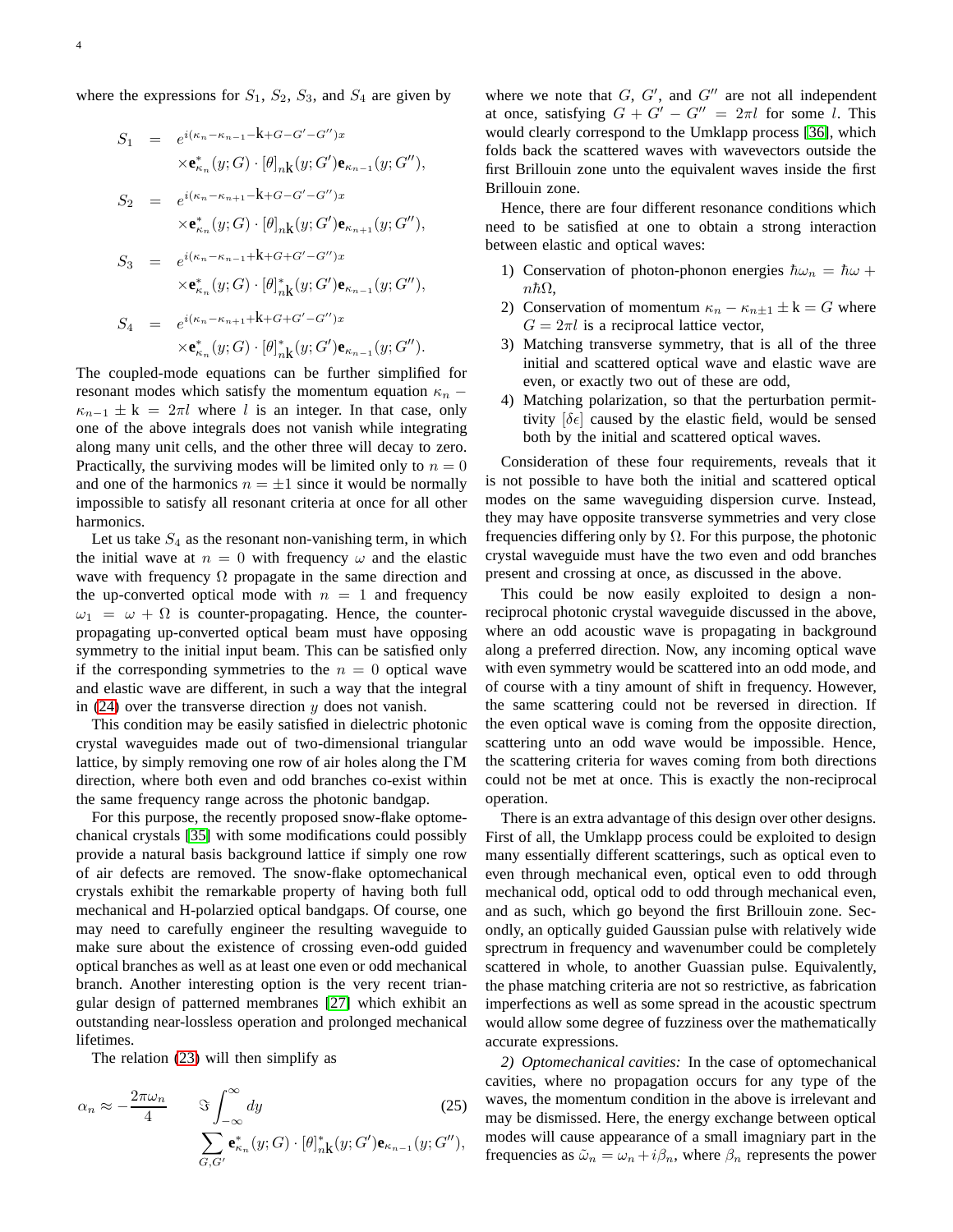loss or intake rate for the *n*th mode. The master equation [\(13\)](#page-1-4) may be modified now as

$$
\nabla \cdot \bar{\mathbf{S}}_n = \Im[\tilde{\omega}_n(U_{en} + U_{mn})]. \tag{26}
$$

and then integrated over the entire  $x - y$  plane to obtain

$$
\int \int \Im[\tilde{\omega}_n(U_{en} + U_{mn})]d^2r = 0.
$$
 (27)

Separation of real and imaginary parts now gives

$$
\frac{\beta_n}{\omega_n} = -\frac{\int \int \Im[U_{en} + U_{mn}]d^2r}{\int \int \Re[U_{en} + U_{mn}]d^2r}.\tag{28}
$$

Now, plugging in [\(15\)](#page-2-9) gives

<span id="page-4-26"></span>
$$
\beta_n = -\omega_n \frac{\int \int \Im[\mathbf{E}_n^* \cdot [\delta \epsilon] (\mathbf{E}_{n+1} + \mathbf{E}_{n-1})] d^2 r}{2 \int \int \Re[U_{en} + U_{mn}] d^2 r}, \qquad (29)
$$

for the rate  $\beta_n$ . Hence, the typical time-constant at which the energy is exchanged with the *n*th mode of the cavity is  $\tau_n =$  $\beta_n^{-1}$ . It has to be noticed that while evaluating [\(29\)](#page-4-26), that it is subject to the normalization condition for electromagnetic energy of individual modes, equating the denominator to unity for all modes. Hence, we get

$$
\beta_n = -\frac{\omega_n}{2} \int \int \Im[\mathbf{E}_n^* \cdot [\delta \epsilon] (\mathbf{E}_{n+1} + \mathbf{E}_{n-1})] d^2 r. \tag{30}
$$

Again, apart from the requirements for conservation of photonphonon energies, symmetry of modes, and matching polarizations, not every photonic cavity allows co-existence of two mode finely separated by  $Ω$ . Hence, for modulation purposes, the quality factor of the cavity Q must not exceed the ratio  $\frac{\omega}{\Omega}$ , while switching applications would require high quality factor cavities with  $Q \gg \frac{\omega}{\Omega}$ , thus setting a typical lower limit of Q to  $10<sup>5</sup>$  and higher for the optical spectrum.

#### III. CONCLUSIONS

We presented a rigorous approach to solve the optomechanical coupling equations between a time-harmonic elastic field and an optical wave. An infinite set of equations were resulted for individual harmonics, which because of strict resonance conditions would be practically limited to very few surviving modes. Expressions for the coupling rates and lengths were obtained in case of optomechanical waveguides. A conservation law was obtained which satisfied the preservation of total optical power and withdrawn power from the elastic field, however, it was discussed that the contribution from the latter part may be negligible when the frequencies of these two fields differ by many orders of magnitude, hence preserving the total optical power. We also discussed the extension of this theory for using in analysis of optomechanical cavities. Application examples to non-reciprocal light transmission inside an optomechanical waveguide, and also conceptual design of optomechanical switches were discussed.

#### **REFERENCES**

- <span id="page-4-0"></span>[1] J. D. Joannopolous, S. G. Johnson, J. N. Winn, R. D. Meade, *Photonic Crystals: Molding the Flow of Light*, 2nd ed., Princeton University Press: Princeton, 2009.
- <span id="page-4-2"></span><span id="page-4-1"></span>[2] A. Yariv, *Quantum Electronics*, 3rd ed., John Wiley & Sons: New York, 1989.
- [3] R. W. Dixon, "Photoelastic Properties of Selected Materials and Their Relevance for Applications to Acoustic Light Modulators and Scanners," *J. Appl. Phys.*, vol. 38, no. 13, pp. 5149-5153, 1967.
- <span id="page-4-3"></span>[4] T. S. Narasimhamurty, *Photoelastic and Electro-Optic Properties of Crystals*, Plenum Press: New York, 1981.
- <span id="page-4-4"></span>[5] S. Khorasani, "On the Bloch Theorem and Orthogonality Relations," *J. Laser Opt. Photonics*, vol. 2, 118, 2015.
- <span id="page-4-5"></span>[6] Y.-Z. Wang, F.-M. Li, W.-H. Huang, X. Jiang, Y.-S. Wang, K. Kishimoto, "Wave band gaps in two-dimensional piezoelectric/piezomagnetic phononic crystals," *Int. J. Solids Struc.*, vol. 45, pp. 42034210, 2008.
- <span id="page-4-6"></span>[7] E. J. Reed, M. Soljacic, J. D. Joannopoulos, "Color of Shock Waves in Photonic Crystals," *Phys. Rev. Lett.*, vol. 90, 203904, 2003.
- <span id="page-4-7"></span>[8] J.-H. Lee , C.-Y. Koh, J. P. Singer, S.-J. Jeon, M. Maldovan, O. Stein, E. L. Thomas, "25th Anniversary Article: Ordered Polymer Structures for the Engineering of Photons and Phonons," *Adv. Mater.*, vol. 26, pp. 532569, 2014.
- <span id="page-4-8"></span>[9] A. R. Rezk, S. Walia, R. Ramanathan, H. Nili, J. Zhen Ou, V. Bansal, J. R. Friend, M. Bhaskaran, L. Y. Yeo, S. Sriram, "Acoustic-Excitonic Coupling for Dynamic Photoluminescence Manipulation of Quasi-2D MoS<sup>2</sup> Nanoflakes," *Adv. Mater.*, vol. 3, pp. 888-894, 2015.
- <span id="page-4-9"></span>[10] D. A. Golter, T. Oo, M. Amezcua, K. A. Stewart, H. Wang, "Optomechanical Quantum Control of a Nitrogen-Vacancy Center in Diamond," *Phys. Rev. Lett.*, vol. 116, 143602, 2016.
- <span id="page-4-10"></span>[11] T. K. Paraiso, M. Kalaee, L. Zang, H. Pfeifer, F. Marquardt, O. Painter, "Position-squared coupling in a tunable photonic crystal optomechanical cavity," *Phys. Rev. X*, vol. 5, 041024, 2015.
- <span id="page-4-11"></span>[12] J. T. Hill, A. H. Safavi-Naeini, J. Chan, O. Painter, "Coherent optical wavelength conversion via cavity optomechanics," *Nat. Commun.*, vol. 3, 1196, 2012.
- <span id="page-4-12"></span>[13] M. Aspelmeyer, T. J. Kippenberg, F. Marquardt, eds., *Cavity Optomechanics - Nano- and Micromechanical Resonators Interacting with Light*, Springer: Berlin, 2014.
- <span id="page-4-13"></span>[14] M. Aspelmeyer, T. J. Kippenberg, F. Marquard, "Cavity optomechanics," *Rev. Mod. Phys.*, vol. 86, pp. 1391-1452, 2014.
- <span id="page-4-14"></span>[15] C. M. Reinke, A. A. Jafarpour, B. Momeni, M. Soltani, S. Khorasani, A. Adibi, "Nonlinear finite-difference time-domain simulation of  $\chi^{(2)}$  and  $\chi^{(3)}$  effects in two-dimensional photonic crystals," *J. Lightwave Tech.*, vol. 24, no. 1, pp. 624-634, 2006.
- <span id="page-4-15"></span>[16] A. Naqavi, M. Miri, K. Mehrany, S. Khorasani, "Extension of Unified Formulation for the FDTD Simulation of Nonlinear Dispersive Media," *IEEE Photon. Tech. Lett.*, vol. 12, no. 16, pp. 1214-1216, 2010.
- <span id="page-4-16"></span>[17] B. Djafari-Rouhani, S. El-Jallal, Y. Pennec, "Phoxonic crystals and cavity optomechanics," *Comptes Rendus Physique*, vol. 17, no. 5, pp. 555-564, 2016.
- <span id="page-4-17"></span>[18] J. Gomis-Bresco, D. Navarro-Urrios, M. Oudich, S. El-Jallal, A. Griol, D. Puerto, E. Chavez, Y. Pennec, B. Djafari-Rouhani, F. Alzina, A. Martnez, C. M. Sotomayor Torres, "A one-dimensional optomechanical crystal with a complete phononic band gap," *Nat. Commun.*, vol. 5, 4452, 2014.
- <span id="page-4-18"></span>[19] A. R. Rezk, J. K. Tan, L. Y. Yeo, "HYbriD Resonant Acoustics (HYDRA)," *Adv. Mater.*, vol. 28, pp. 1970-1975, 2016.
- <span id="page-4-19"></span>[20] M. H. Aram, S. Khorasani, "Novel Variational Approach for Analysis of Photonic Crystal Slabs," *Mater. Res. Exp.*, vol. 2, no. 5, 056201, 2015.
- <span id="page-4-20"></span>[21] P. Liu, Y. W. Zhang, H. J. Gao, "Interior and Edge Elastic Waves in Graphene," *J. Appl. Mech.*, vol. 80, no. 4, 040901, 2013.
- <span id="page-4-21"></span>[22] V. M. Pereira, R. M. Ribeiro, N. M. R. Peres, A. H. Castro Neto, "Optical Properties of Strained Graphene," Europhysics letters 92, no. 6, 67001, 2010.
- <span id="page-4-22"></span>[23] M. Oliva-Leyva, G. G. Naumis, "Anisotropic AC Conductivity of Strained Graphene,", *J. Phys.: Cond. Matter*, vol. 26, 125302, 2014.
- <span id="page-4-23"></span>[24] G.-X. Ni, H.-Z. Yang, W. Ji, S.-J. Baeck, C.-T. Toh, J.-H. Ahn, V.-M. Pereira, B. Ozyilmaz,"Tuning Optical Conductivity of Large-Scale CVD Graphene by Strain Engineering," *Adv. Mater.*, vol. 26, no. 7, 1081, 2013.
- <span id="page-4-24"></span>[25] R. A. Norte, J. P. Moura, S. Groblacher, "Mechanical Resonators for Quantum Optomechanics Experiments at Room Temperature," *Phys. Rev. Lett.*, vol. 116, 147202, 2016.
- <span id="page-4-25"></span>[26] E. Serra, M. Bawaj, A. Borrielli, G. Di Giuseppe, S. Forte, N. Kralj, N. Malossi, L. Marconi, F. Marin, F. Marino, B. Morana, R. Natali, G. Pandraud, A. Pontin, G. A. Prodi, M. Rossi, P. M. Sarro, D. Vitali, M. Bonaldi, "Microfabrication of large-area circular high-stress silicon